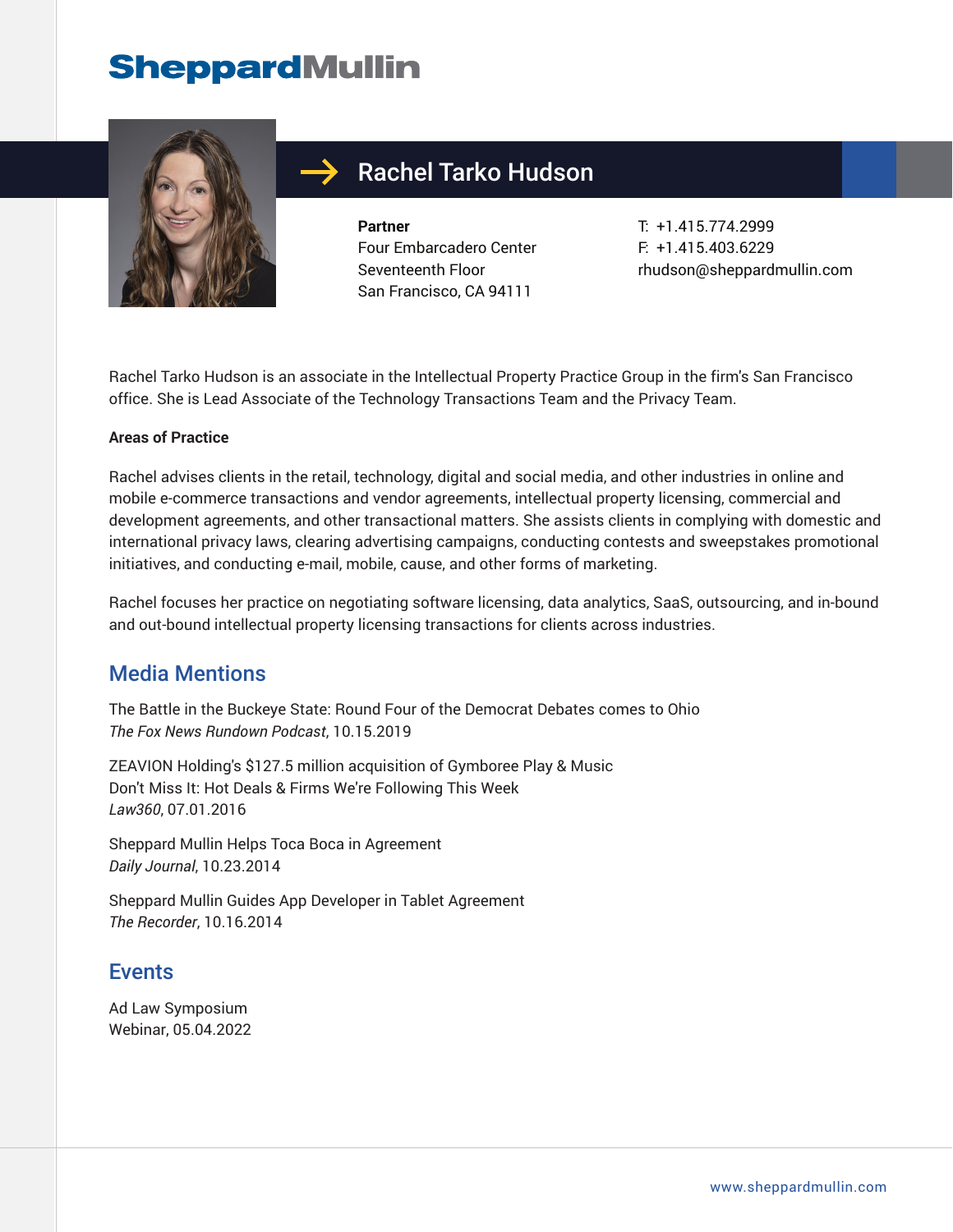### **SheppardMullin**

Who Turned Out the Lights?: FTC Steps Up "Dark Patterns" Enforcement of Retailers Webinar, 02.02.2022

RILA Retail Law Conference What's Old Is New Again – Riding the Recommerce Wave Webinar, 10.27.2021

Labor & Employment Update – What Retailers Need to Know Webinar, 01.28.2021

Inaugural Ad Law Symposium Webinar, 01.27.2021

Advertising Law Institute 2020 Practising Law Institute Webcast In-person or virtual, 10.15.2020-10.16.2020

Hot Topics in Privacy and Cyber Security in Uncertain Times: A Virtual Resource for In-House Privacy Teams Webinar, 07.15.2020

Privacy Leaders Circle: Los Angeles A Truyo Virtual Event 07.07.2020

Trending Legal Issues in the Retail Industry Webinar, 06.16.2020

Top Privacy and Cyber Questions in Uncertain Times: A Virtual Resource for In-House Privacy Teams Webinar, 04.07.2020

Navigating Complex Legal Issues Resulting From COVID-19: What Retailers Need to Know Webinar, 03.18.2020

Advertising Law Institute 2019 Practising Law Institute October 17-18, 2019

Smart Retailing: Legal and Business Issues Regarding The Use Of Biometric and Behavioral Data In Real World Retail Environments RILA Retail Law Conference 2019 October 16-18, 2019

The California Consumer Privacy Act: What It Means for Companies Doing Business in California TerraLex Webinar 09.17.2019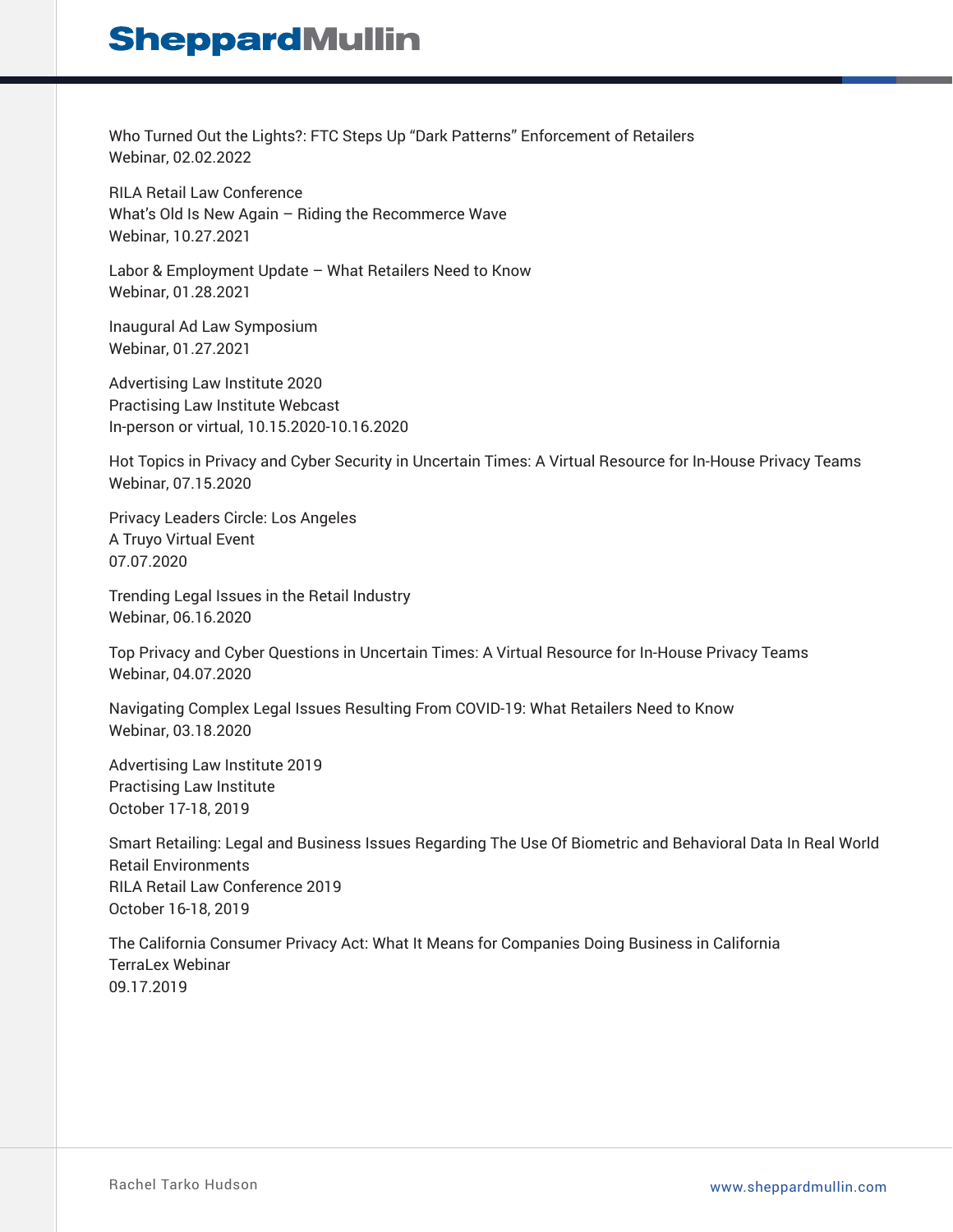#### Podcasts & Webinars

Ad Law Symposium 05.04.2022

Who Turned Out the Lights?: FTC Steps Up "Dark Patterns" Enforcement of Retailers 02.02.2022

Labor & Employment Update – What Retailers Need to Know 01.28.2021

Inaugural Ad Law Symposium 01.27.2021

Hot Topics in Privacy and Cyber Security in Uncertain Times: A Virtual Resource for In-House Privacy Teams 07.15.2020

Trending Legal Issues in the Retail Industry 06.16.2020

Top Privacy and Cyber Questions in Uncertain Times: A Virtual Resource for In-House Privacy Teams 04.07.2020

#### **Practices**

Advertising Intellectual Property Copyrights IP Licensing, Technology and Commercial Transactions Trademarks and Trade Dress Privacy and Cybersecurity Telephone Consumer Protection Act (TCPA) Technology Transactions California Consumer Privacy Act (CCPA) ESG and Sustainability

#### **Industries**

Advertising Entertainment, Technology and Advertising ESG and Sustainability Esports & Games Food and Beverage